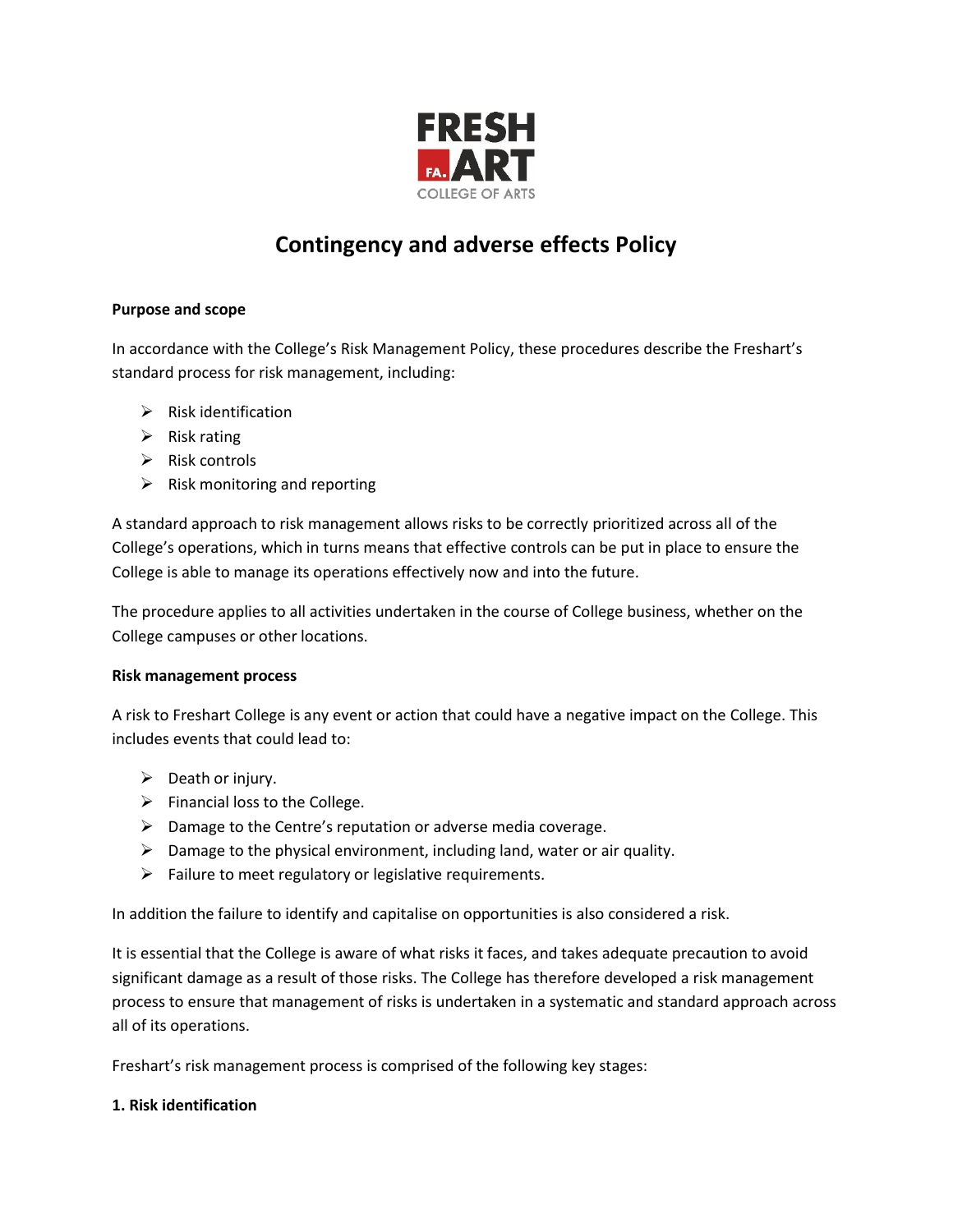A structured approach to identifying the events that, if they were to occur, could have a negative impact on the Centre.

## **2. Risk rating**

A process to analyse and understand each of the risks, including understanding what causes the risk to occur and what controls are already in place to manage the risk; risk assessment also determines:

- $\triangleright$  How severe a potential impact could be, and
- $\triangleright$  What is the likelihood of the Centre being negatively impacted in this way.

Once the potential impact and likelihood have been assessed, the risk assessment process considers whether the risk is acceptable, or whether further treatments are required to further reduce the level of risk.

## **3. Risk controls**

Controls represent a whole range of actions, measures and strategies taken by management to eliminate or reduce risks. They include documenting policies and procedures, ensuring separation of duties in certain functions, implementing quality assurance programs, including appropriate clauses in contracts, etc.

The process in determining risk controls includes, assessing the risk, assessing risk appetite and evaluating how to treat the risk through mitigating actions.

In assessing a risk, we firstly must give consideration of our risk appetite by making a risk assessment, this could include:

- $\triangleright$  Avoid the risk
- $\triangleright$  Mitigate the risk
- $\triangleright$  Transfer the risk, and
- $\triangleright$  Accept the risk.

A process should then be followed to identify efficient and effective ways to mitigate against the risk, this can occur by either:

- $\triangleright$  Removing the risk
- $\triangleright$  Reducing the likelihood of the risk impacting on the College
- $\triangleright$  Reducing the consequences if the risk were to occur, or
- $\triangleright$  A combination of these approaches.

# **4. Risk monitoring and reporting**

A process of regular review to ensure that: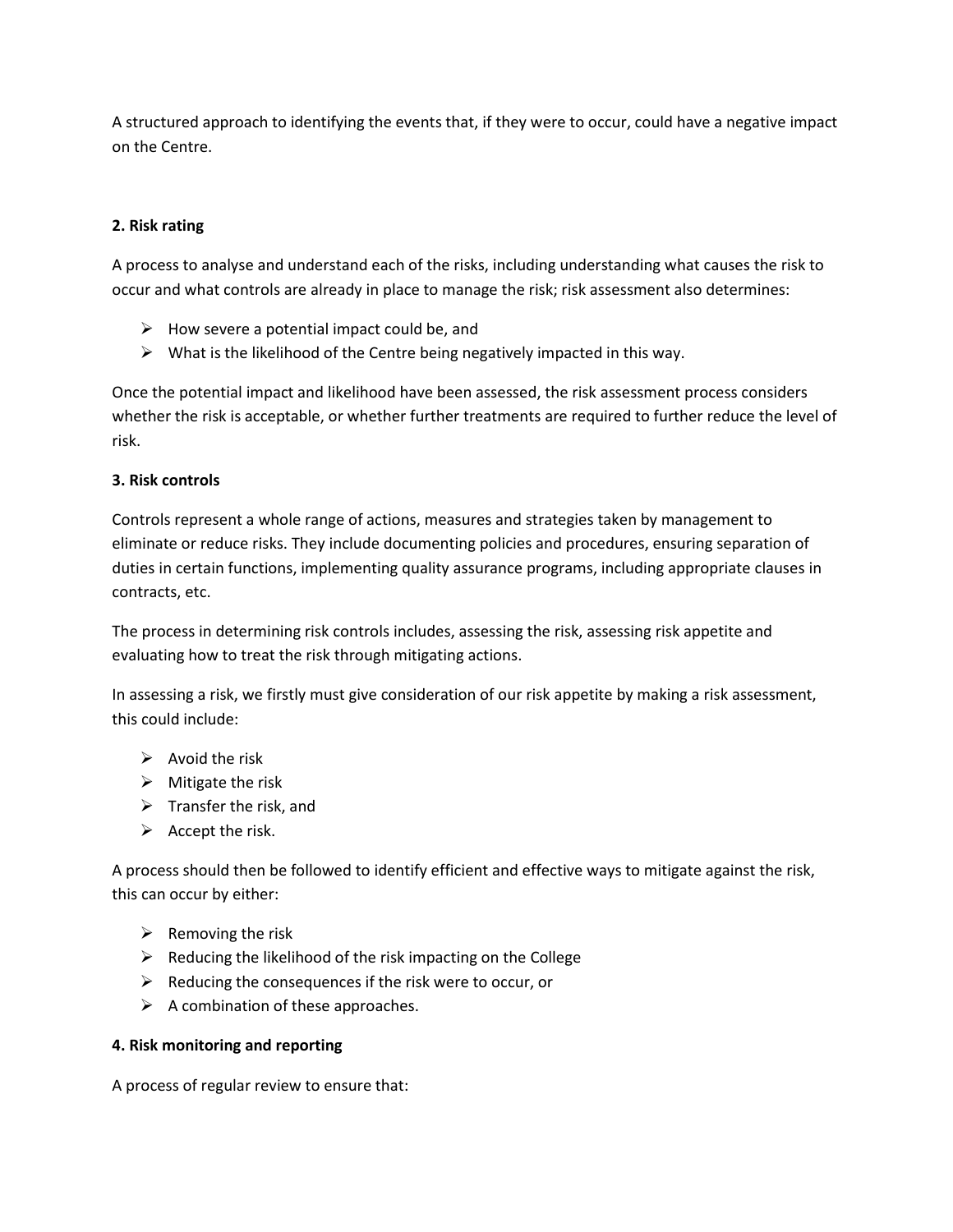- $\triangleright$  new risks are identified and considered as they arise
- $\triangleright$  existing risks are monitored to identify any changes which may impact on the College
- $\triangleright$  new risk controls are being implemented according to the planned schedule
- $\triangleright$  existing risk controls are still in place and working effectively
- $\triangleright$  that information on risks is adequately communicated to appropriate parties

Following this process allows the College to:

- $\triangleright$  Anticipate and respond in advance to events that would otherwise cause damage to the College
- $\triangleright$  Reduce the costs and other damage associated with failing to respond
- $\triangleright$  Create a safer environment for everyone within the College
- $\triangleright$  Focus management attention on developing and expanding the College rather than responding to incidents that could have been avoided
- $\triangleright$  Negotiate reduced premiums with insurers

## **Step 1: Risk identification**

Risk identification requires reasonably foreseeable risks that have the potential to have a meaningful impact on the College to be identified. A risk is any event or action that could have a negative impact on Freshart. This includes examples like the following:

- $\triangleright$  Lead to death or injury
- $\triangleright$  Lead to financial loss to the College
- $\triangleright$  Lead to Withdrawal of College approval status
- $\triangleright$  Damage the College's reputation or lead to adverse media
- $\triangleright$  Lead to damage to the physical environment, including land, water or air quality

Within Freshart, risk identification occurs in two ways:

Structured risk identification: Time is specifically allocated, and appropriate staff are convened, to identifying risks;

Ad-hoc risk identification: Risks are identified during the normal course of work; these risks are managed at the time and reported by staff to the Management. All Staff shall diligently identify risks and report them to their supervisor, especially during periods of change to processes or operational practice. Staff shall comply with all risk treatments.

On receipt of a complete risk identification report form, must:

Assess the risks to determine whether any further immediate action is required.

- $\triangleright$  Initiate any further immediate action that is required;
- $\triangleright$  Rank the risk using the risk assessment rules (consequence and likelihood)
- $\triangleright$  Include the identification of a new risk in the meeting notes for the next meeting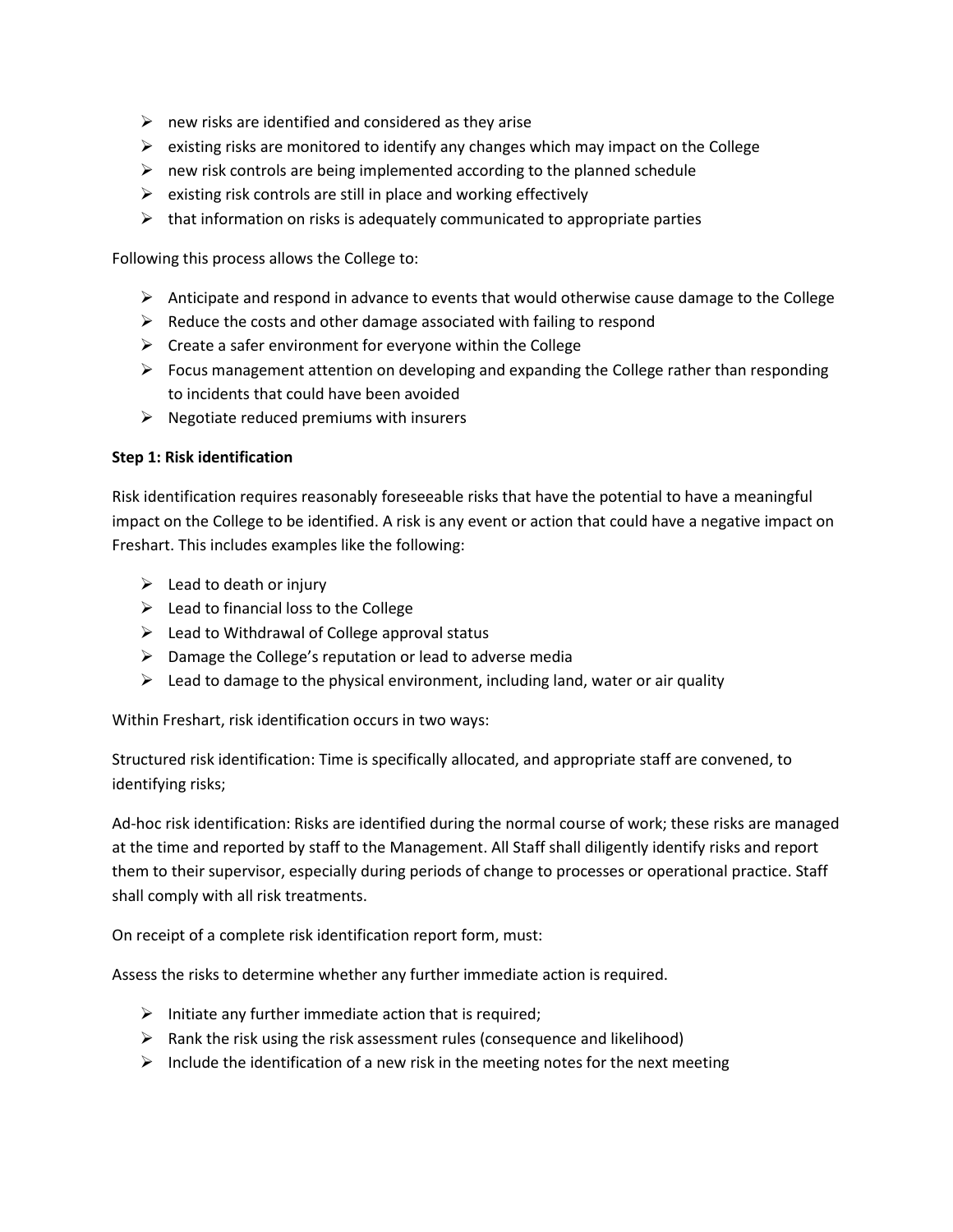All identified risks must be entered in the Risk Register. As a minimum the following information must be included:

- $\triangleright$  The name of the risk: this is a short, meaningful title so that the risk can readily be referred to in the future.
- $\triangleright$  A full description of the risk, including information on how the risk impacts on the College.
- $\triangleright$  The causes of the risk.
- $\triangleright$  Details of the controls that are currently in place to manage the risk, including temporary controls that are being used to manage the risk until further action is taken.
- $\triangleright$  Details of any other controls that are planned for the risk, including a due date for implementation and a person responsible for putting the control in place.
- $\triangleright$  The risk rating determined from the assessment of the potential consequences and likelihood for the risk.

# **Step 2: Risk rating**

All identified risks shall be assessed to determine the overall ranking for the risk. Risks are ranked in the following four categories:

- $\triangleright$  High
- $\triangleright$  Significant
- Moderate
- $\geq$  Low

The ranking of a risk determines:

- $\triangleright$  The nature of further action that is required, and the urgency with which further action should be undertaken.
- $\triangleright$  The reporting requirements for the risk, including who the risk is reported to.
- $\triangleright$  How the risk is monitored.

All risks are ranked using a common scale that assesses:

- $\triangleright$  The potential consequences if the risk were to occur, and
- $\triangleright$  The likelihood of the College being impacted in that way.

A common approach to risk ranking is necessary to ensure that the largest risks can readily be identified and management of risks can be prioritised in a way that has the greatest overall benefit.

# **Assessing likelihood**

When assessing likelihood, it is important to note that the likelihood score for a risk needs to reflect the likelihood of the consequence occurring, rather than the likelihood of the risk occurring.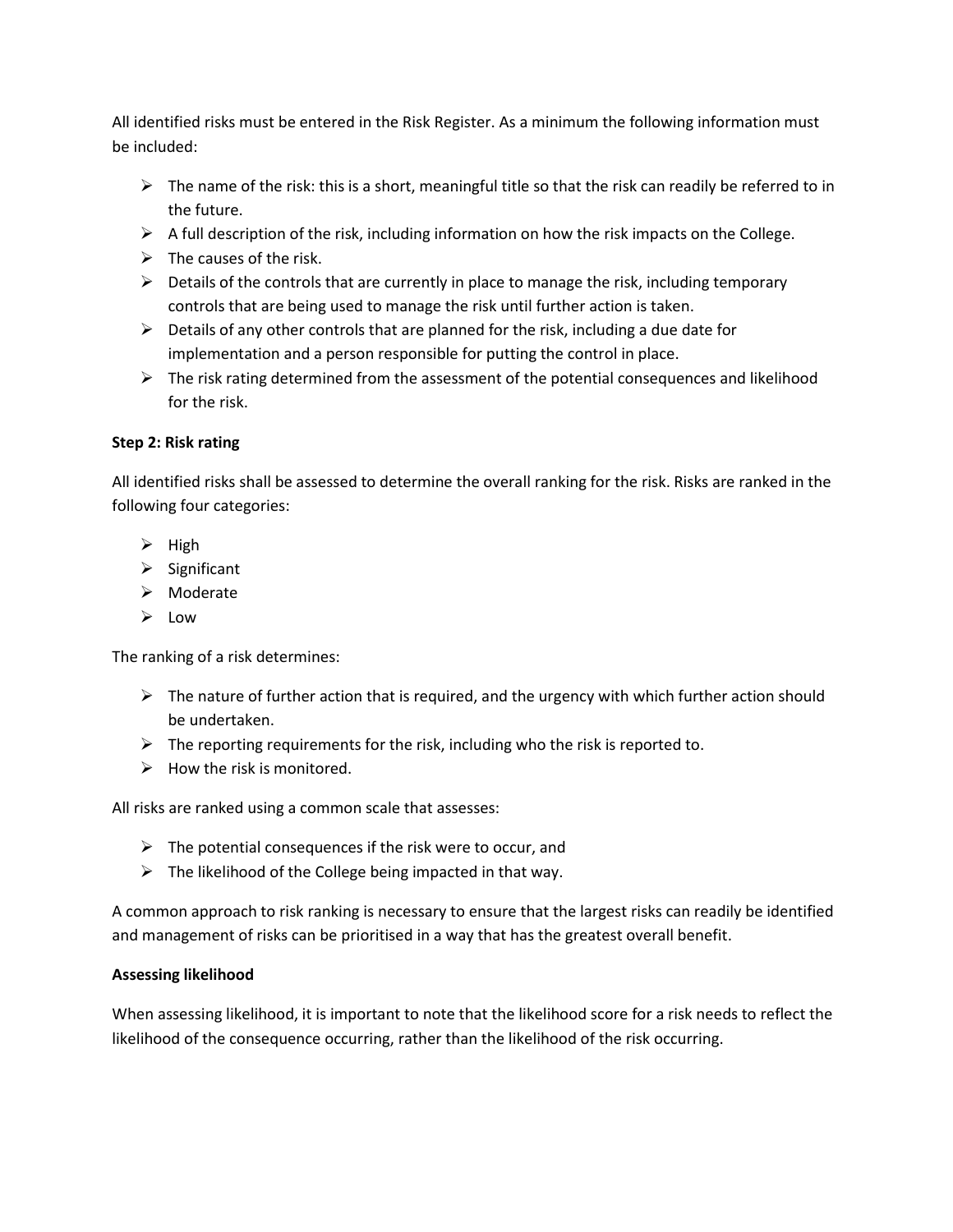For example: There may be a risk that staff or students are injured as a result of assaults. The consequences of an assault may range from a relatively minor injury to death, depending on the circumstances of the incident.

Whilst assaults are unfortunately not uncommon within Freshart, the likelihood of staff or students dying as a result of an assault is considered to be unlikely. There are therefore a number of ways of scoring this risk.

## **Step 4: Risk controls**

# **4.1 Assess how risks will be treated**

The objective of the step is to identify how the identified risks will be treated. Risk treatment involves identifying the options for treating each risk, evaluating those options, assigning accountability (for High, Serious and Medium risks), preparing risk treatment plans and implementing them. The following options are available for treating risks and may be applied individually or in combination, with due consideration of risk appetite:

Avoid the risk: Not to proceed with the activity or choosing an alternative approach to achieve the same outcome. Aim is risk management, not aversion.

Mitigate: Reduce the likelihood - Improving management controls and procedures. Reduce the consequence - Putting in place strategies to minimise adverse consequences, e.g. contingency planning, Business Continuity Plan, liability cover in contracts.

Transfer the risk: Shifting responsibility for a risk to another party by contract or insurance. Can be transferred as a whole or shared.

Accept the risk: Controls are deemed appropriate. These must be monitored and contingency plans developed where appropriate.

## **4.2 Identifying controls**

To recognise existing or required controls to mitigate the identified risks:

1. Consider ways to remove the risk. Alternative methods of working may be available that mean that the risk no longer represents a threat to the College.

2. Consider the causes of the risk – information on causes is listed with the information for the risk. Consider what can be done to remove causes, or reduce the likelihood of the causes creating the risk.

3. Consider the consequences of the risk – if the risk were to occur, what would need to be done to reduce the consequences? This can include controls that reduce the amount of damage that occurs, for example: only having limited amounts of corrosive materials available in order to limit the amount of injury and environmental damage that can result from a spill.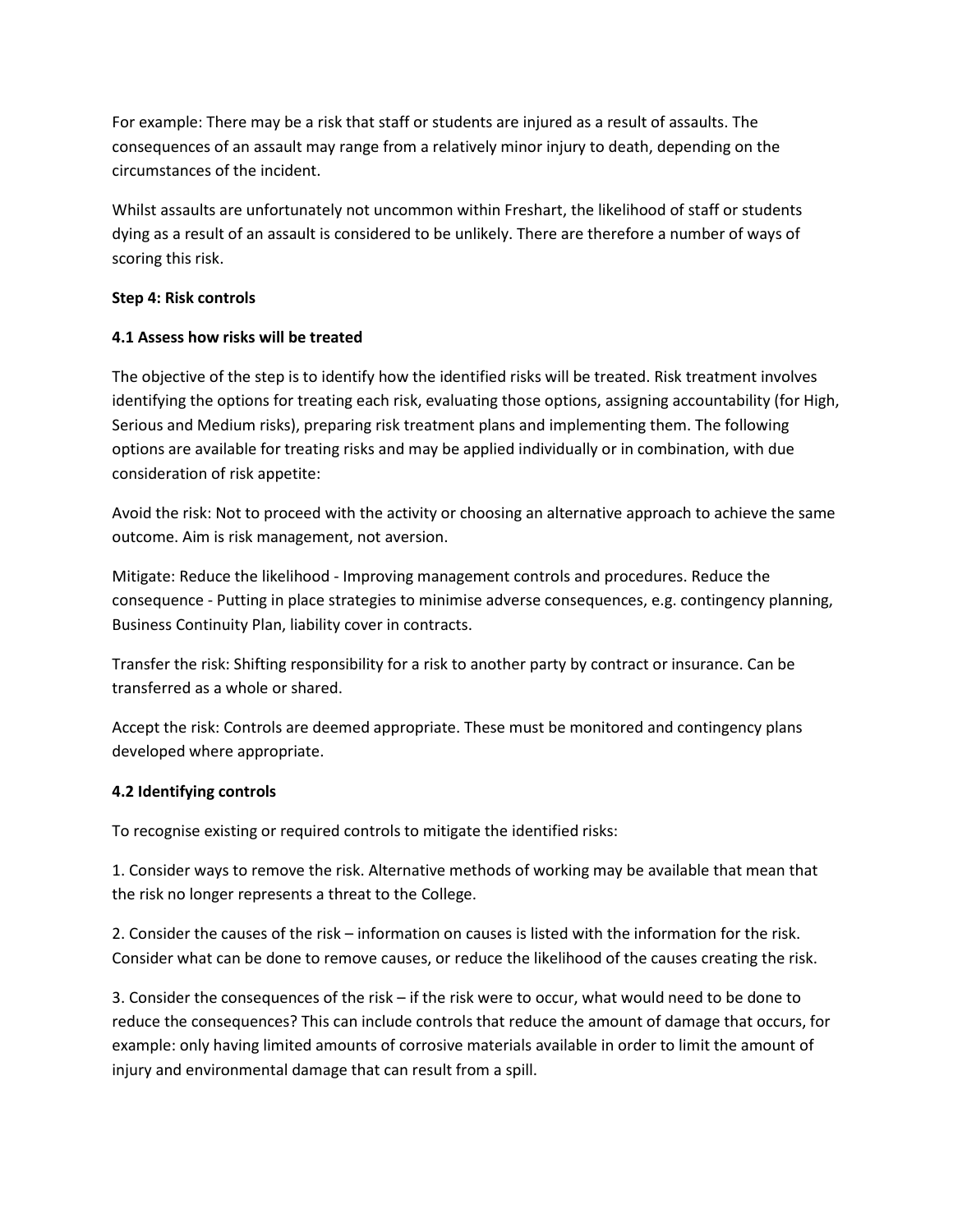Alternatively, controls for consequences can be recovery and clean-up controls once the damage has occurred, for example: first aid and emergency response procedures to recover from and limit further injury once a safety accident has occurred.

4. Outsource management of the risk. A common example of a risk control that is outsourced is the use of external security contractors, who may be provided with better training and resources than the College could supply itself. The improved skills and resources of an outsourced provider may reduce the risk of assaults for all staff and students.

5. Provide insurance. Insurance is a common control for providing post-event recovery from financial losses. Whilst insurance is a very common risk control, it needs to be remembered that insurance will only cover financial losses and will not necessarily provide recovery from other types of damage, for example damage to reputation that may occur following a major incident.

## **4.3 Control implementation**

Where controls have been identified the risk register should be updated to show:

- $\triangleright$  Causes of the risk.
- $\triangleright$  Implication of the risk with amendment existing controls (if they exist).
- $\triangleright$  What any existing mitigating controls are.
- $\triangleright$  What actions are being undertaken to put further controls in place, or maintain existing controls and by when.
- $\triangleright$  Who is responsible for ensuring the controls are in place.

The action items entered into the risk register shall be followed up and reported

## **Step 5: Risk monitoring and reporting**

All Risks rated as moderate, significant or high, in the risk identification process will be reviewed by the Management regularly.

## **General definitions**

Risk management: For Freshart refers to the culture, processes and structures developed to effectively manage potential opportunities and adverse effects for any activity, function or process undertaken by the College.

Risk: Within Freshart, a risk to the business is any threat of an action or event to our industry or activities that has the potential to threaten the achievement of our business objectives. Business risk arises as much from the possibility that opportunities will not be realised as it does from the possibility that threats will materialise or that errors will be made.

Likelihood: Likelihood measures the expected frequency of a risk occurring. Typically, a subjective judgement based on past experience and the insights of persons familiar with the activity.